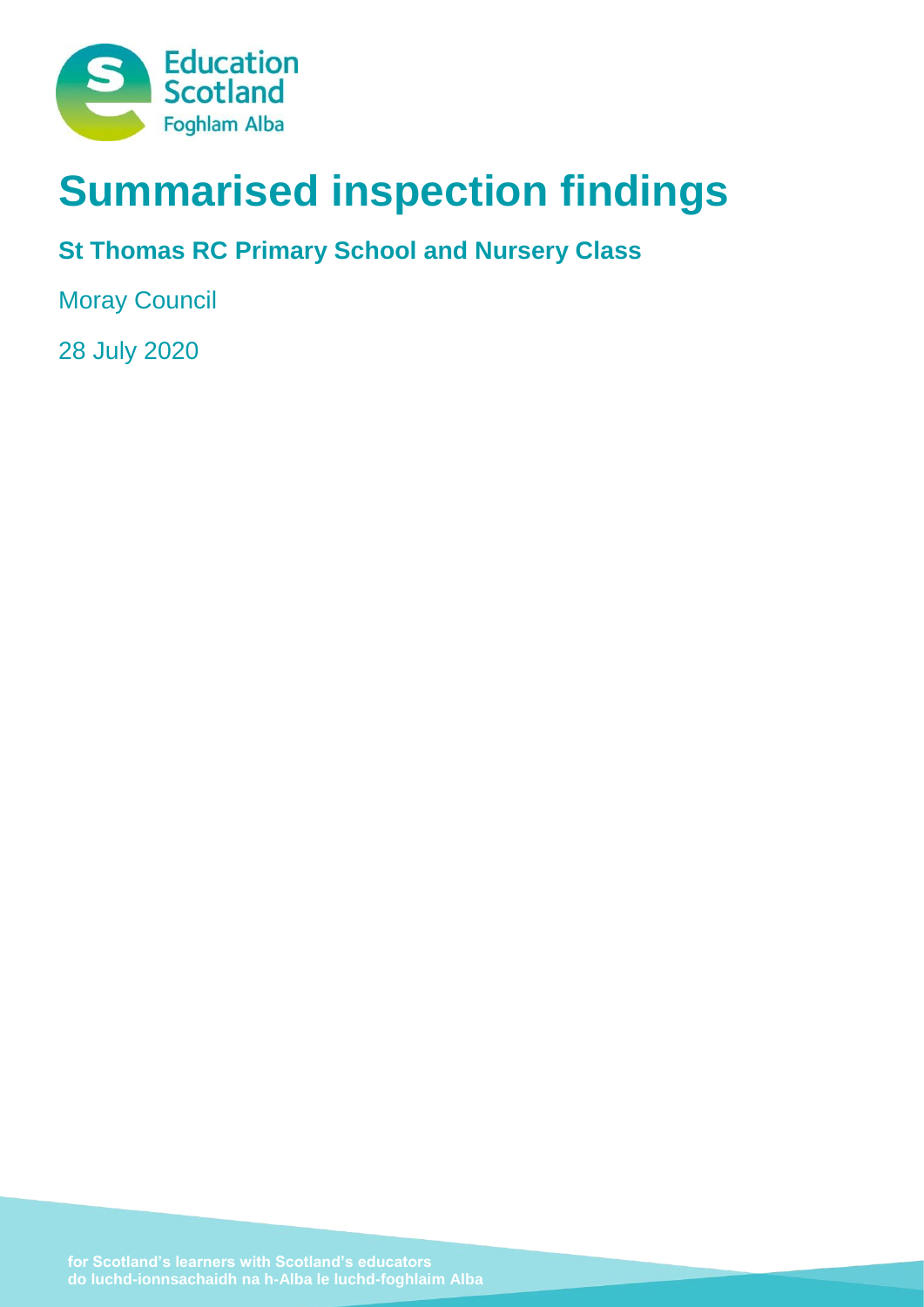### Key contextual information

St. Thomas RC Primary School and Nursery is a denominational school, which serves Keith and the surrounding area in Moray. It forms part of the Keith Associated School Group along with Botriphnie Primary, Crossroads Primary, Keith Primary, Newmill Primary, Rothiemay Primary and Keith Grammar School. There are currently 63 children in the primary school and 18 in the nursery. There have been recent changes in staff and leadership, but the school's staffing is now more settled.

#### **1.3 Leadership of change satisfactory**

This indicator focuses on collaborative leadership at all levels to develop a shared vision for change and improvement which is meaningful and relevant to the context of the school within its community. Planning for continuous improvement should be evidence-based and linked to effective self-evaluation. Senior leaders should ensure the need for change is well understood and that the pace of change is appropriate to ensure the desired positive impact for learners. The themes are:

 $\blacksquare$  developing a shared vision, values and aims relevant to the school and its community  $\blacksquare$  strategic planning for continuous improvement **n** implementing improvement and change

- n The current headteacher, in post since April 2019, provides much needed stability to the school. She has gained the trust of most parents and children. The headteacher demonstrates a calm, firm and empathetic leadership style. She is deeply committed to improving the school. Her strong, strategic leadership and direction are showing early signs of impact on many aspects of the work of the school. The pace of change since her appointment has been significant, yet well judged by the headteacher.
- **n** After a period of instability in staffing, the headteacher is now establishing a staff team of very recently appointed teachers, who work together closely with pupil support assistants. Almost all staff respond well to the headteacher's leadership style and work effectively together, particularly to support the individual pastoral needs of children. They understand the socio-economic context of the school and are committed to providing a nurturing and caring school environment where all children and their families are valued and respected. All staff are keen to improve their professional practice. This session, they have been undertaking a range of relevant professional learning, guided by the headteacher. This is a focused and sensible approach to professional learning which supports school improvement priorities.
- $\blacksquare$  The headteacher recognises the need to empower staff, children and partners in delivering aspects of school improvement. She has begun to shape change in collaboration with them. For example, the recently refreshed values which include respect, positive attitudes and community, were designed in collaboration with children, staff and parents. They are aligned clearly with Gospel values and are intended to act as key drivers for change and improvement in the school. As already identified in the school improvement plan, ongoing engagement with staff, children and partners of the school is required. This will embed the values in the daily life and interactions across the school community. Over the last year, the headteacher has rightly prioritised establishing a positive relationships policy.
- **n** Ongoing self-evaluation involving all staff, stakeholders and partners is at an early stage. In conjunction with the recently revised values, the headteacher has identified the planned revision of the vision and curriculum rationale as a sound platform to ensure a common understanding across the whole school community of what and how children will learn and how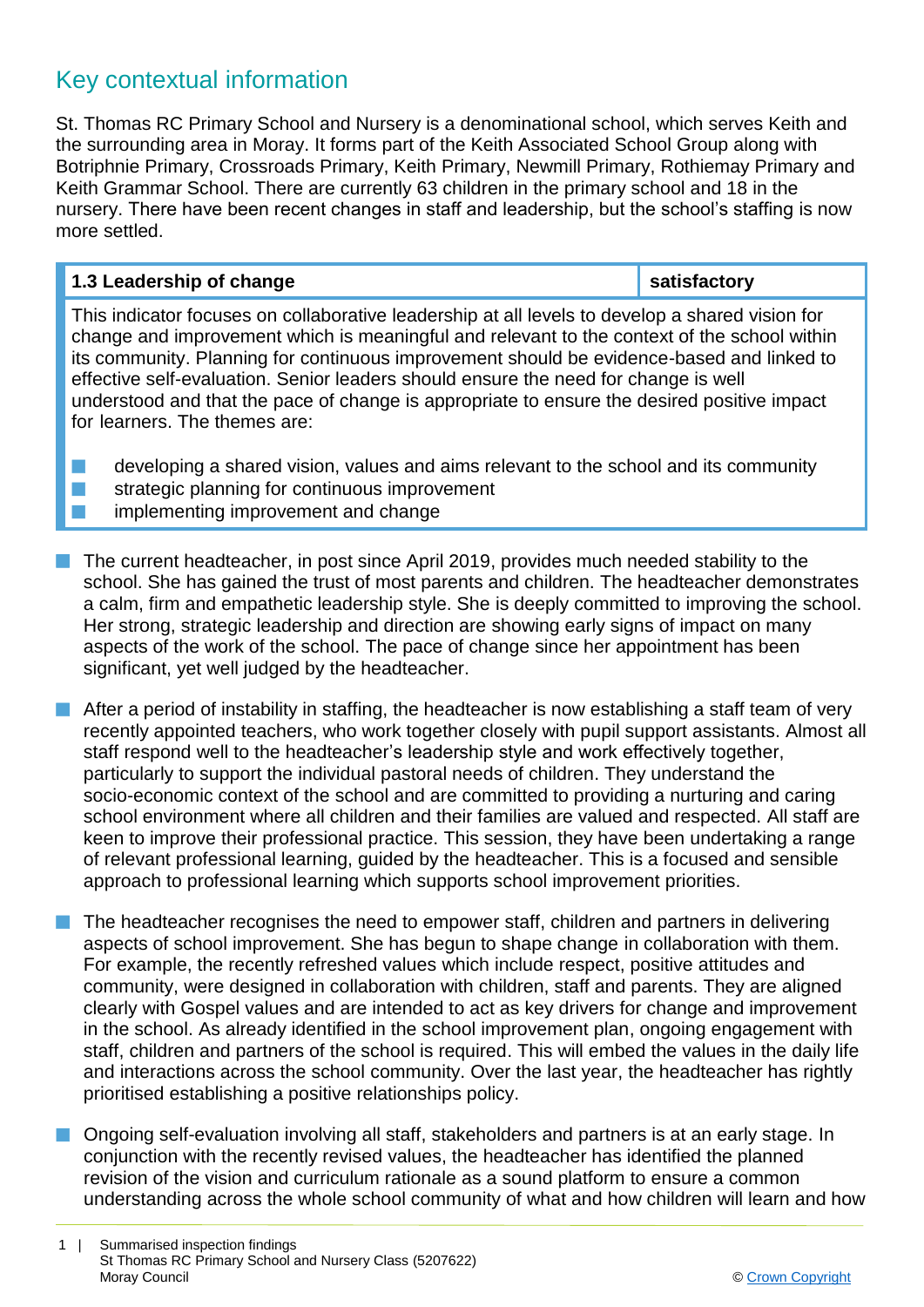they can make connections across their learning. The headteacher also recognises the need to create a strong focus on developing the school's ambition for its children and higher expectations of children's achievements. Positive signs of impact are emerging in the development of a few areas identified in the school improvement plan, such as the use of progression frameworks and nurturing approaches. However these are still at a very early stage of implementation. There is a need to ensure that focused, robust, evidence-based judgements about the impact of planned improvements are made, so that change is planned for and leads to improvements in children's attainment.

- The headteacher has introduced an annual calendar to support monitoring children's progress and staff have made an early start to tracking children's progress in literacy and numeracy. The headteacher has also begun to review attainment with staff at regular points across the year. Staff should now take a more focused approach to evaluating the impact of change on outcomes for children and provide appropriately ambitious targets for children. As planned, teachers should develop and improve approaches to moderation. This will help to raise expectations in line with national standards and increase teachers' confidence in making robust judgements about Curriculum for Excellence levels. Staff make use of Pupil Equity Funding to provide a range of effective time-limited interventions, often delivered by the skilled support staff. These are having a positive impact on the 'readiness to learn' of a few targeted children.
- n There are a number of opportunities for children to engage in leadership activity. This includes participating in the pupil council. School staff have recognised that there is a need to promote pupil voice further and to offer children more independence in their learning and in contributing to school life. As a result, the school has introduced a sports council and a young leaders of learning council. Children speak positively about the increasing opportunities they have to contribute to school improvement.
- **n** The school, effectively supported by the Parent Council, has forged productive partnerships with local community businesses. They supported a recent 'world of work week' to help children begin to recognise and develop necessary skills for their future lives.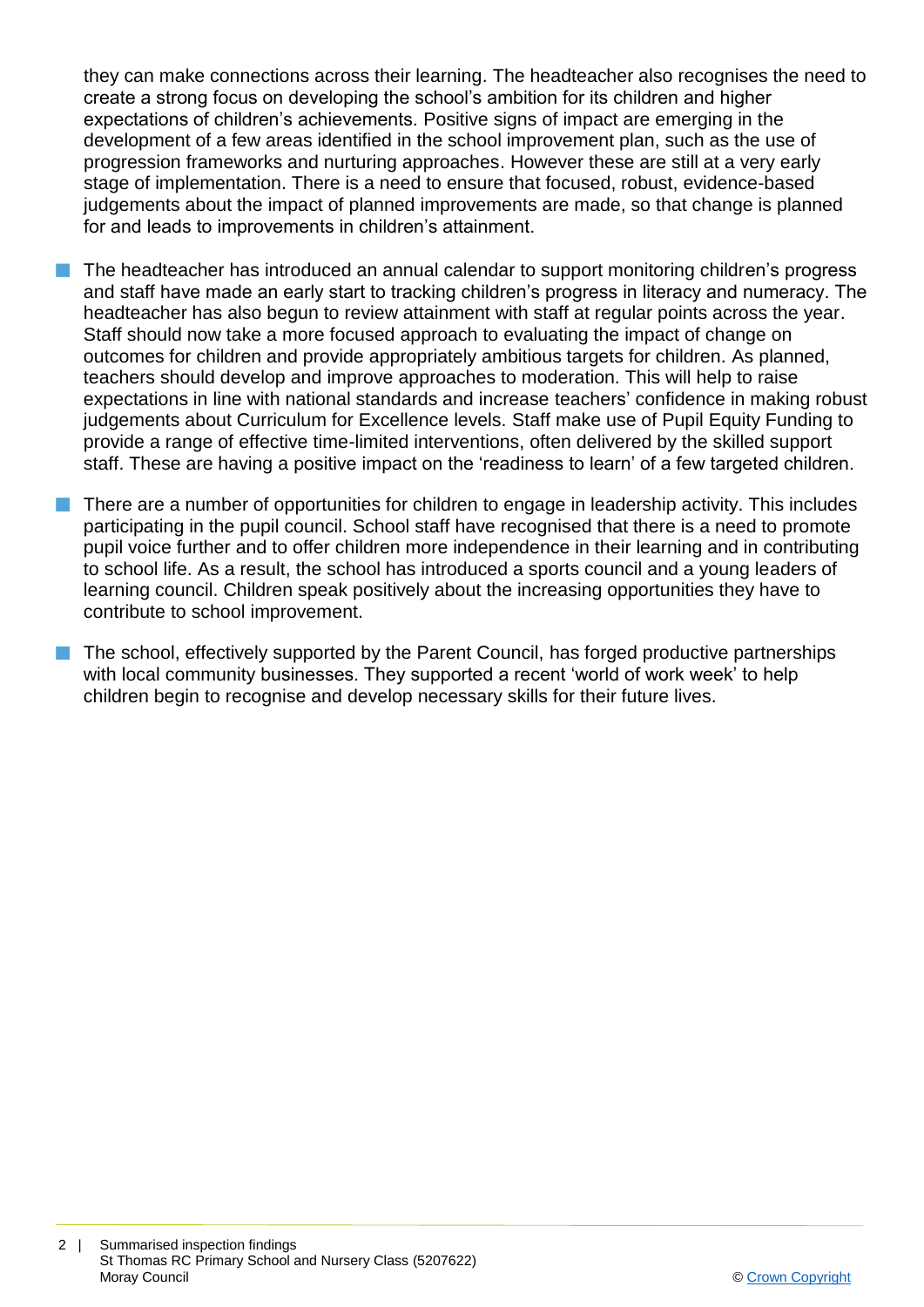| 2.3 Learning, teaching and assessment<br>weak |  |
|-----------------------------------------------|--|
|-----------------------------------------------|--|

This indicator focuses on ensuring high-quality learning experiences for all children and young people. It highlights the importance of highly-skilled staff who work with children, young people and others to ensure learning is motivating and meaningful. Effective use of assessment by staff and learners ensures children and young people maximise their successes and achievements. The themes are:

**n** learning and engagement

 $\blacksquare$  quality of teaching

- effective use of assessment
- planning, tracking and monitoring
- $\blacksquare$  The recently introduced school values reflect the school's commitment to developing and maintaining a positive ethos within the school and its community. All staff know the children well, seeking opportunities to learn more about them as individuals. Staff are well placed to use their positive relationships to develop and support children's resilience and motivation to learn. Nurture and restorative approaches are at the early stages of supporting and encouraging positive behaviour across the school. All staff must now have higher expectations of children's behaviour.
- $\blacksquare$  In most lessons, children are taught as a whole class. In a few lessons, teachers plan children's tasks to take into account the support required for individuals and groups. However, too few children are engaged and independent in their learning. In a few lessons, children are off task and fail to complete an appropriate standard of work. The majority of children report they feel they do not work hard enough. Most often, learning is differentiated by level of support and by outcome. Staff should now take prompt action to use the draft progression pathways to plan progressive, challenging learning to meet the needs of groups and individuals.
- n The quality of teaching across the school is insufficiently strong. Teachers use a variety of tasks and activities in their lessons, most of which are appropriately resourced. However, the pace of learning throughout planned lessons is often not appropriate, preventing children from achieving their full potential. Teachers must ensure that children are provided with adequate time to consolidate and apply learning and ensure that all class time is put to best possible use.
- The majority of teachers give clear explanation and instructions. They should now discuss with children the importance of listening to instructions and developing appropriate 'learning behaviours'. This will support children to take more ownership and responsibility for their learning. Children do not yet understand exactly what it is they are learning and how they will know they have been successful.
- **n** A number of well-timed interventions have been employed to support children's progress and confidence in literacy. Support staff are deployed effectively and lead these initiatives well. However, overall, children lack sufficient opportunities to develop their literacy skills. The teaching of writing requires an increased focus to ensure improvement across all levels. Teachers need to increase expectations of what children achieve in writing across the school. Feedback should be developed further so that children know what they need to do to improve.
- There are few examples of children using digital technologies to enhance their learning. Children report that they would like opportunities to develop their digital skills and teachers should continue to work with the Associated School's Group to develop confidence and skills in provide effective and creative opportunities.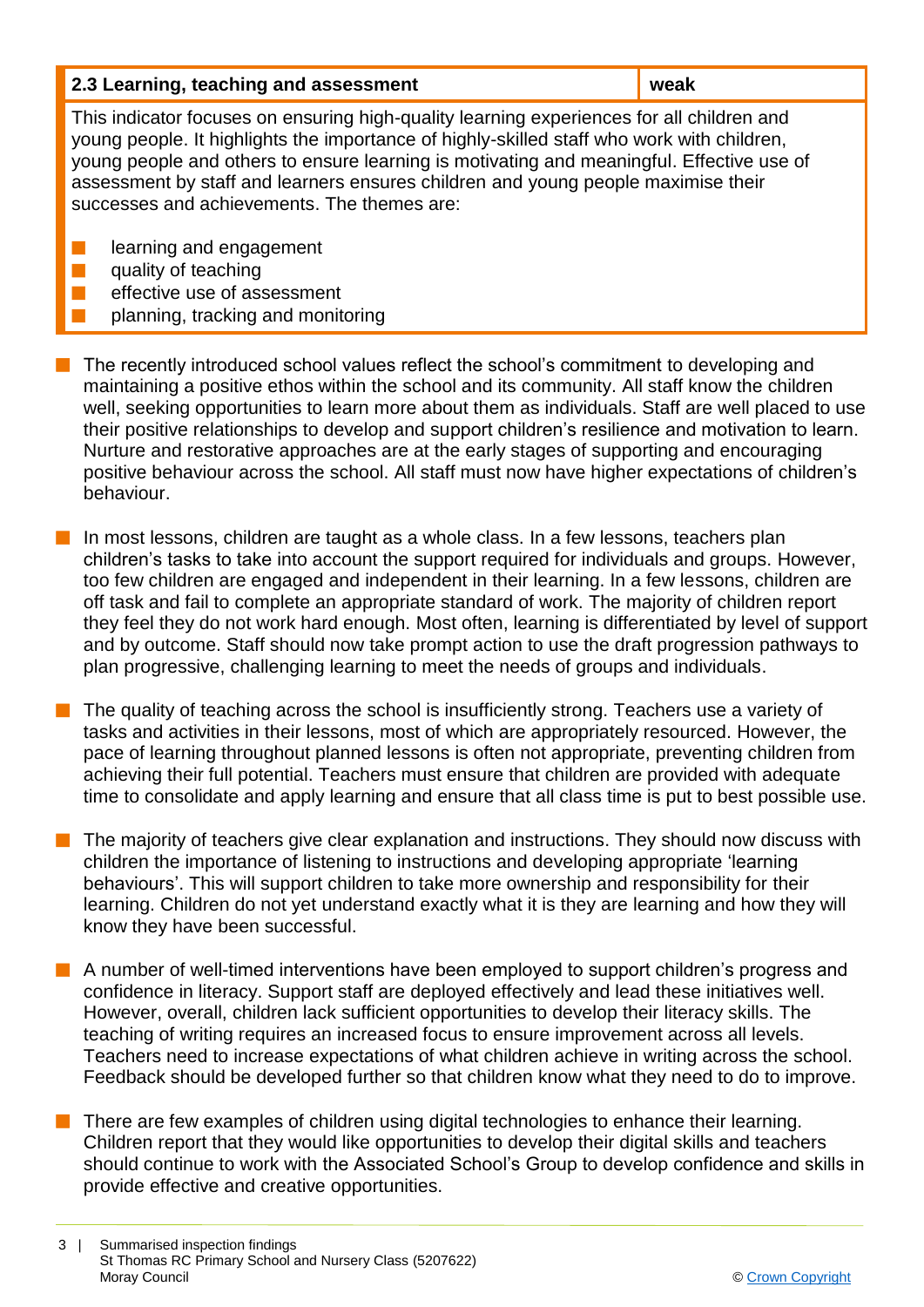- $\blacksquare$  Children's achievements in and out of school are recognised and celebrated during assemblies and displayed on the Proud Cloud wall. However, too few children can identify how these achievements help them to develop skills for learning, life and work. Teachers recognise the importance of outdoor and play based learning. As these are introduced, there is a need to focus on skills acquisition to ensure children benefit from this approach.
	- n Teachers plan learning for multi-stage composite classes across all areas of the curriculum. However, planned learning can be driven by coverage and often does not meet the needs of the children. Newly introduced learning pathways will support teachers in monitoring children's progress and identifying appropriate next steps in learning within literacy and numeracy. Curriculum pathways, planning for learning and approaches to assessment need to ensure children do not have gaps in their learning. Teachers regularly discuss attainment-tracking information with the headteacher. Together they identify resources and appropriate interventions. Further discussions should involve the use of data to evaluate the effectiveness of interventions and record achievements. This will enable staff to evaluate how well they are meeting the needs of children who may be experiencing barriers to learning.
- Effective and consistent use of assessment is not yet integral to the planning of learning and teaching across the school. The headteacher analyses national standardised assessments and shares information with the class teachers. There is a need to develop a framework of assessment to make improved links to children's next steps in learning. The school must take prompt action to link planning to children's needs, progress and achievements. This approach will also support staff with monitoring and tracking to ensure all children make appropriate progress in their learning.
- Tracking children's progress at P1, P4 and P7 in literacy and numeracy is at early stages of implementation. Senior leaders should extend the use of the local authority tracking tool in recording, monitoring and evaluating all children's progress and achievements across all curriculum areas.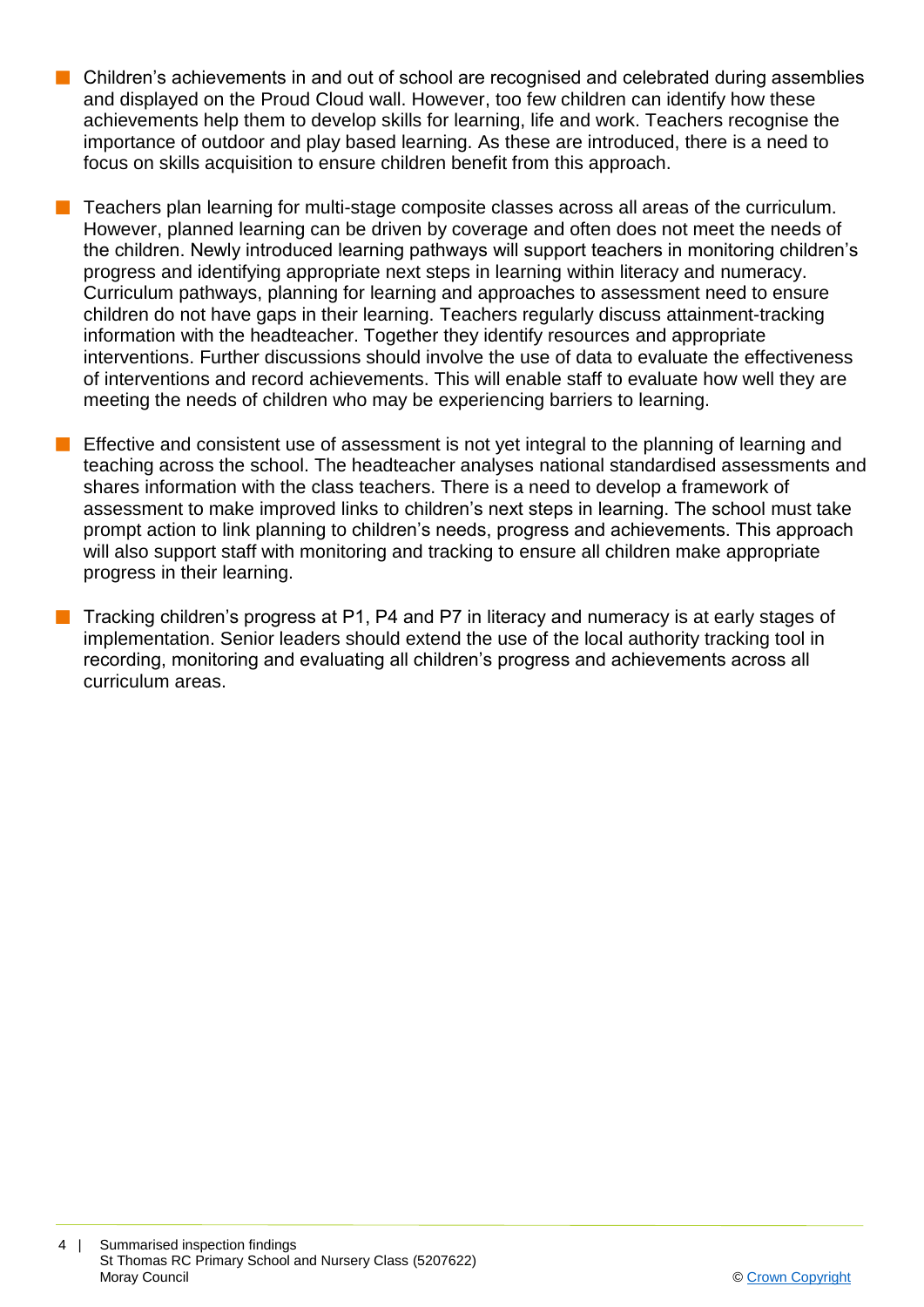#### **2.2 Curriculum: Learning pathways**

- $\blacksquare$  The school is developing its curriculum to ensure a whole school approach to learning for sustainability. The headteacher should take forward her plans to refresh the school's vision and aims and ensure a shared understanding of what the school wants to achieve through its curriculum and unique context.
- $\blacksquare$  There are draft learning pathways for all curriculum areas. Teachers are at the early stages of using literacy and numeracy pathways to support their planning. While the school maintains a focus on developing children's literacy and numeracy skills, these now need to be further strengthened by ensuring children have opportunities to demonstrate and apply their learning across the curriculum. All staff need to explicitly link learning within and across curriculum areas.
- The headteacher should now work with staff to refresh the curriculum to reflect local and national guidance, such as Developing the Young Workforce (DYW).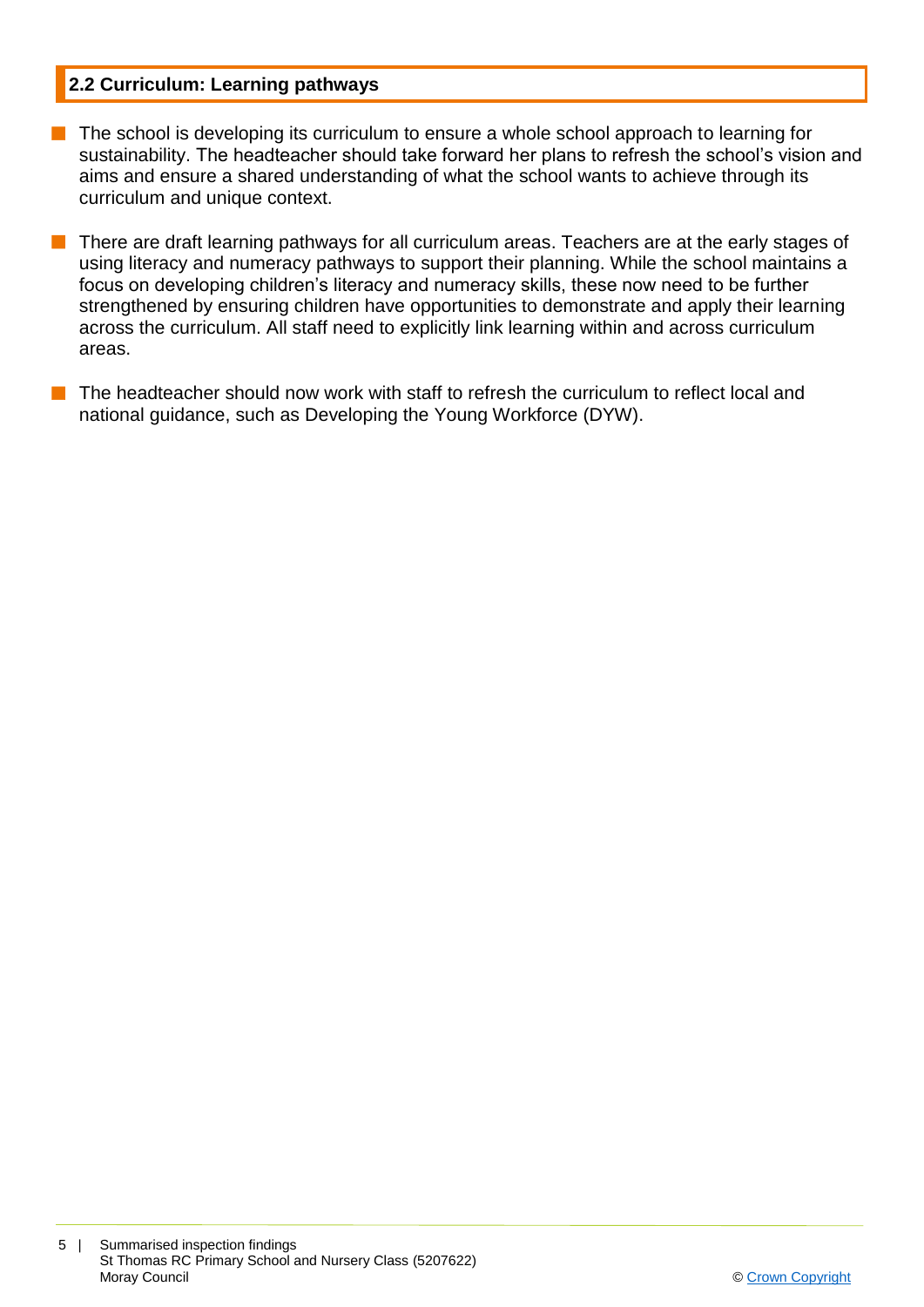#### **2.7 Partnerships: Impact on learners – parental engagement**

- **n** Parents report that they find the staff in the school, including the headteacher, very approachable and supportive. Staff use a variety of methods to communicate with parents about their child's learning and the life and work of the school. This includes the use of social media and the school app. Parents attend information evenings and engage regularly with staff about their child's progress, including discussing any barriers to learning or challenges they may face. Parental views are regularly sought on school matters through questionnaires. Parents are encouraged to participate in and support the work of the Parent Council. The school focus on parental engagement is leading to an increased emphasis on how parents can support their child's learning.
- The active Parent Council supports the school through a range of activities. This supports the school to enhance equipment, and resources. The Parent Council is becoming more actively involved in the school's improvement agenda. This will include consultation and discussion about improvements to the curriculum.
- n Parents contribute to the development of skills for learning life and work through involvement in the 'world of work' week. This includes sharing career information to widen the children's understanding of the world of work.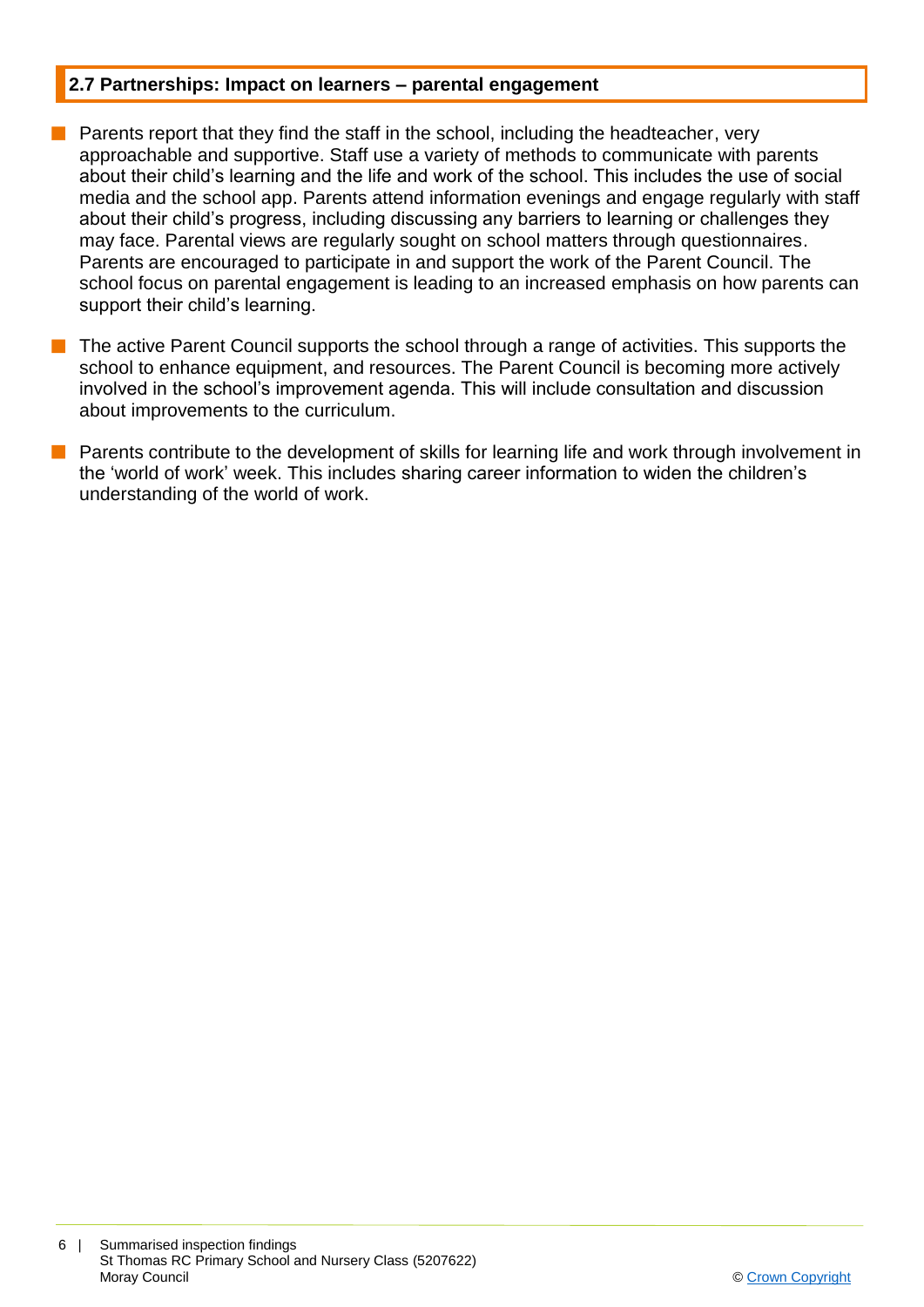#### **2.1 Safeguarding**

**n** The school submitted self-evaluation information related to child protection and safeguarding. Inspectors discussed this information with relevant staff and, where appropriate, children. In addition, inspectors examined a sample of safeguarding documentation. Areas for development have been agreed with the school and the education authority.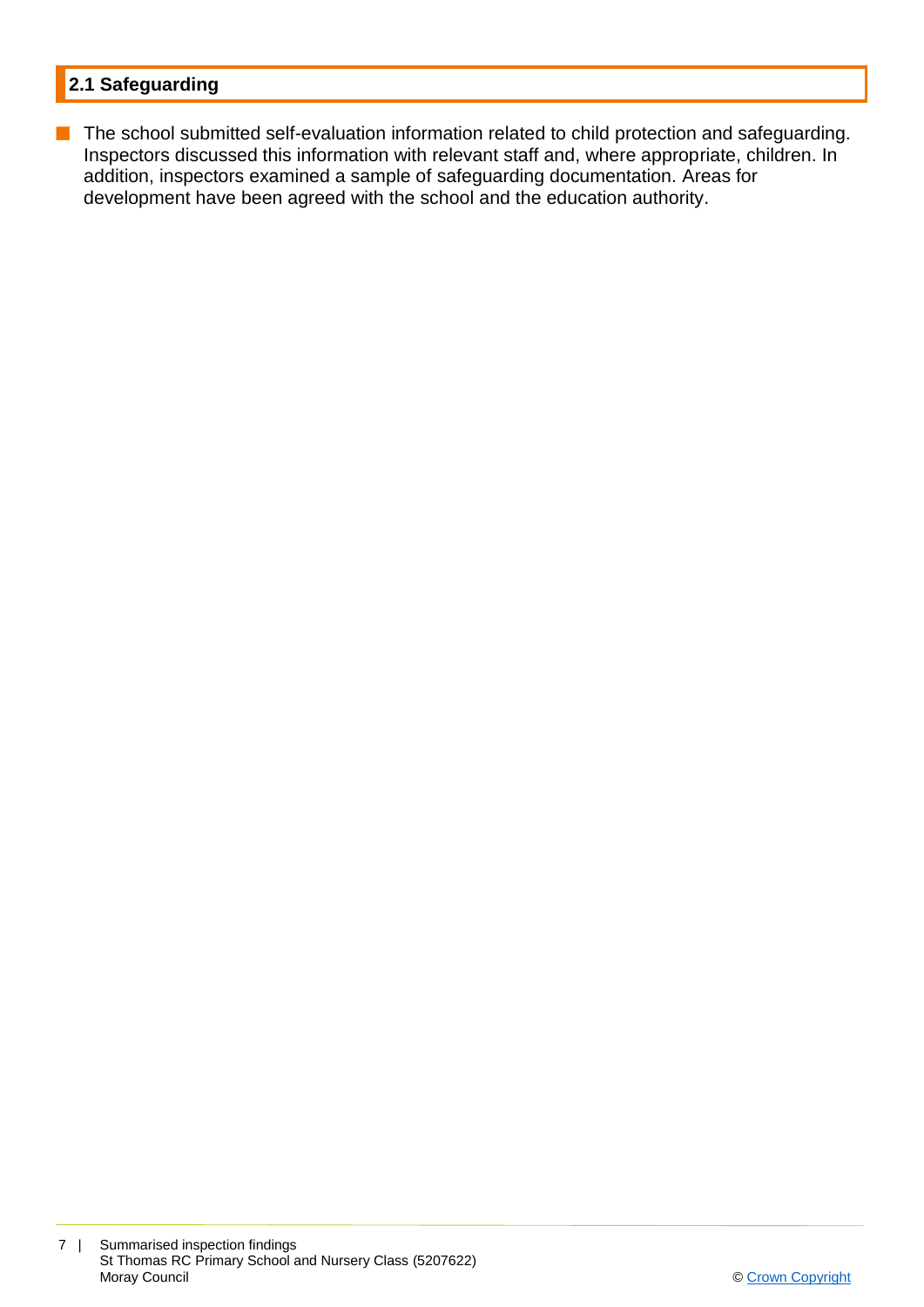#### **3.1 Ensuring wellbeing, equality and inclusion satisfactory**

This indicator focuses on the impact of the school's approach to wellbeing which underpins children and young people's ability to achieve success. It highlights the need for policies and practices to be well grounded in current legislation and a shared understanding of the value of every individual. A clear focus on ensuring wellbeing entitlements and protected characteristics supports all learners to maximise their successes and achievements. The themes are:

- $\blacksquare$  wellbeing
- $\blacksquare$  fulfilment of statutory duties
- $\blacksquare$  inclusion and equality

n Staff know the children and their families well and most children feel confident in sharing any concerns with staff. Staff deployed in supporting roles work effectively with small groups and individuals. They work well alongside the teaching team and provide effective and timely targeted support to individuals who may require support in their learning. Senior leaders have a range of appropriate programmes and interventions in place to support the wellbeing needs of children who face challenges across the school. A few children who need further help with self-regulation require and receive ongoing targeted support and strategies. These are beginning to have a positive impact on attendance and participation in class. Staff have identified the need to develop further a nurturing approach to learning and are undertaking relevant professional learning. In taking these plans forward, it is key that the focus on nurture builds children's resilience, confidence and belief in their own abilities to achieve and attain.

The school has recently introduced the wellbeing indicators to develop a universal understanding of wellbeing and how central it is to children's lives. Children's understanding of wellbeing is at an early stage and they are not yet able to articulate what it means to be, for example, safe or respected. Senior leaders need to consider ways in which they analyse children's perception of their progress in wellbeing on a regular basis. In a promising beginning, children have participated in a planned wellbeing web activity, which staff followed up with individual wellbeing conversations. Staff plan to repeat this process later this session. Children are not yet aware of the relevance of the school values to their own school experience. The school should consider how it strengthens its approach to supporting children to understand the impact their actions can have on others.

 $\blacksquare$  Almost all children believe the school supports them to be healthy and active. They are taking part in effective physical education and a majority enjoy physical activities during the school day, at lunchtime and after school. Involvement in activities, such as the pupil council and other recently created leadership opportunities enhance children's experience of school and encourages them to develop responsibility and leadership. Children enjoy these aspects of school life, and are keen to take on further responsibilities. They value the opportunity to be effective contributors to their school. Teachers should help children to recognise the contribution all these experiences make to their overall health and wellbeing. This will also support children's understanding of the skills they are developing across all their learning, which will help them to achieve positive destinations in later life.

- $\blacksquare$  The school fulfils its statutory responsibilities appropriately.
- $\blacksquare$  The headteacher monitors attendance and punctuality regularly, and is proactive in dealing with any issues that may arise. Although slightly lower than the national average in 2018/19, the school's attendance rate has been in line with the national average for attendance for the previous three years. There have been no exclusions in the latest year.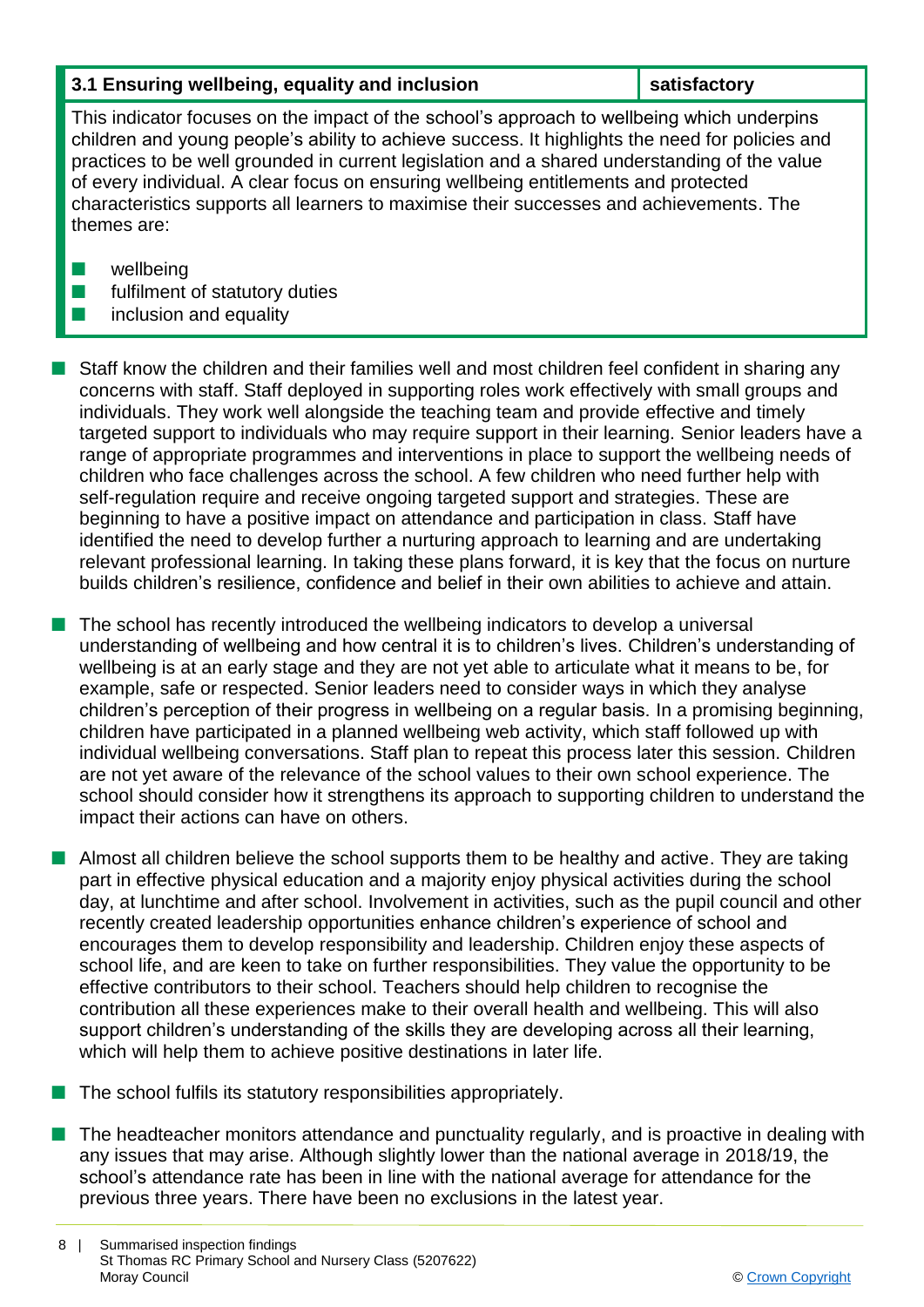- $\blacksquare$  Children regularly taking school meals enjoy the food on offer and have good relationships with catering staff. Most children respond well to encouragement by staff to take their full meal entitlement. While many children do eat all the food selected, significant numbers do not, choosing instead to discard unwanted food. A clear whole school approach to food and health would support children to apply learning in real and meaningful situations and make well-informed choices.
- **n** Most children are confident that they will be listened to and their views respected. Children learn about the importance of respecting differences through the religious education programme, as well as at assemblies. These approaches are supporting children to develop an early understanding of equity. The headteacher is prioritising a more rights-based approach to learning. We have discussed with senior leaders ways in which they could develop further approaches to equality and diversity. The headteacher, along with all staff, should continue to develop children's understanding of equality and diversity to ensure this is fully reflective of 21<sup>st</sup> century Scotland, as well as the context of the school.
- The school has a positive approach to ensuring that all children can access equally the wider life of the school. This is well supported by the Parent Council and local community.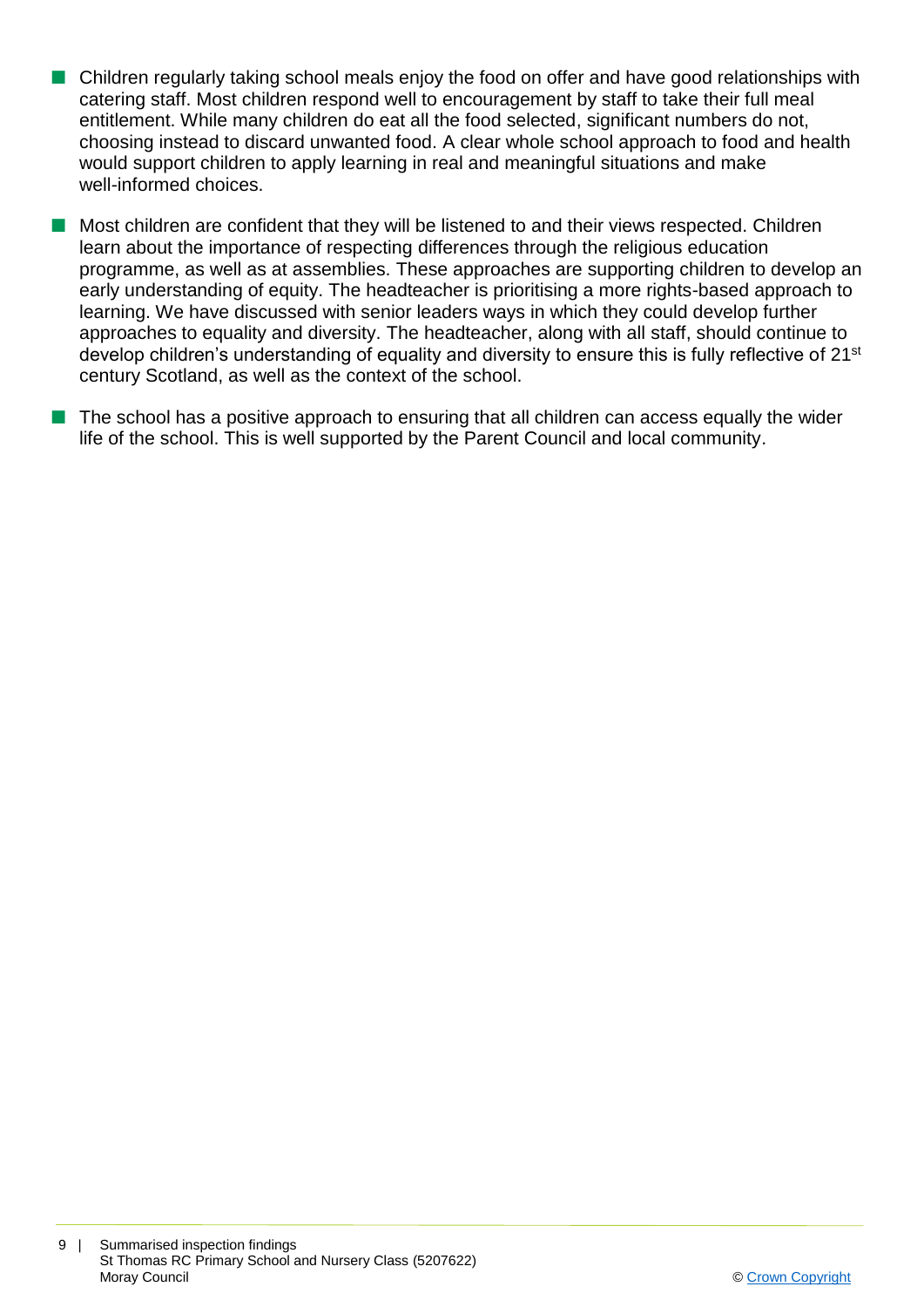| 3.2 Raising attainment and achievement<br>weak |  |
|------------------------------------------------|--|
|------------------------------------------------|--|

This indicator focuses on the school's success in achieving the best possible outcomes for all learners. Success is measured in attainment across all areas of the curriculum and through the school's ability to demonstrate learners' achievements in relation to skills and attributes. Continuous improvement or sustained high standards over time is a key feature of this indicator. The themes are:

- $\blacksquare$  attainment in literacy and numeracy
- $\blacksquare$  attainment over time
- $\blacksquare$  overall quality of learners' achievement
- $\blacksquare$  equity for all learners

#### **Attainment in literacy and numeracy**

Overall, levels of attainment in literacy and English and numeracy and mathematics are weak. Most children at all levels are not making sufficient progress or achieving expected Curriculum for Excellence levels. Children's attainment requires considerable improvement across the school. More work is required to ensure all staff have appropriately high expectations of children's ability to demonstrate depth and challenge and apply their skills in unfamiliar contexts.

#### **Literacy**

#### **Listening and talking**

n Attainment in listening and talking is weak. Across all stages, children are keen to contribute to class discussions, however too few have learned show respect for the views and opinions of others. Across early stages, the majority of children take turns when listening and talking in a variety of contexts and are manage to follow simple instructions. Across the middle stages, a minority of children are able to take turns when talking and contribute at appropriate times when engaging with both their teacher and peers. Across the upper stages, a minority of children are making satisfactory progress in talking, but fewer are skilled in listening. The majority of children need to develop skills of working in pairs and groups on more independent tasks.

#### **Reading**

n Overall, attainment in reading is weak. Across the school, to extend their skills, children need to read a wider variety of texts that are well matched to their skills and progress. In addition to support improvement in children's reading, all staff need to develop a shared understanding of how to develop further children's reading skills. Across early stages, the majority of children can hear and say the different single sounds made by letters and are beginning to use their knowledge of sight vocabulary to read familiar words. They do not yet apply their phonological awareness to attempt new words. Across the middle stages, a minority of children read aloud a familiar piece of text with expression and show understanding. Across the upper stages, too few children read with expected levels of fluency and expression using appropriate pace and tone. Children need to develop their higher-order reading skills. Children report that they would like opportunities to read with the teacher to further develop their reading skills.

#### **Writing**

n Overall, attainment in writing is weak. To improve children's writing, they need to have more opportunities to develop skills across a broader range of experiences and genres. Across the early stages, children are developing skills in the formation of letters. The majority of children form lower case letters legibly with increasing pencil control. Across the middle stages, the majority of children can apply spelling rules and strategies to spell words correctly. The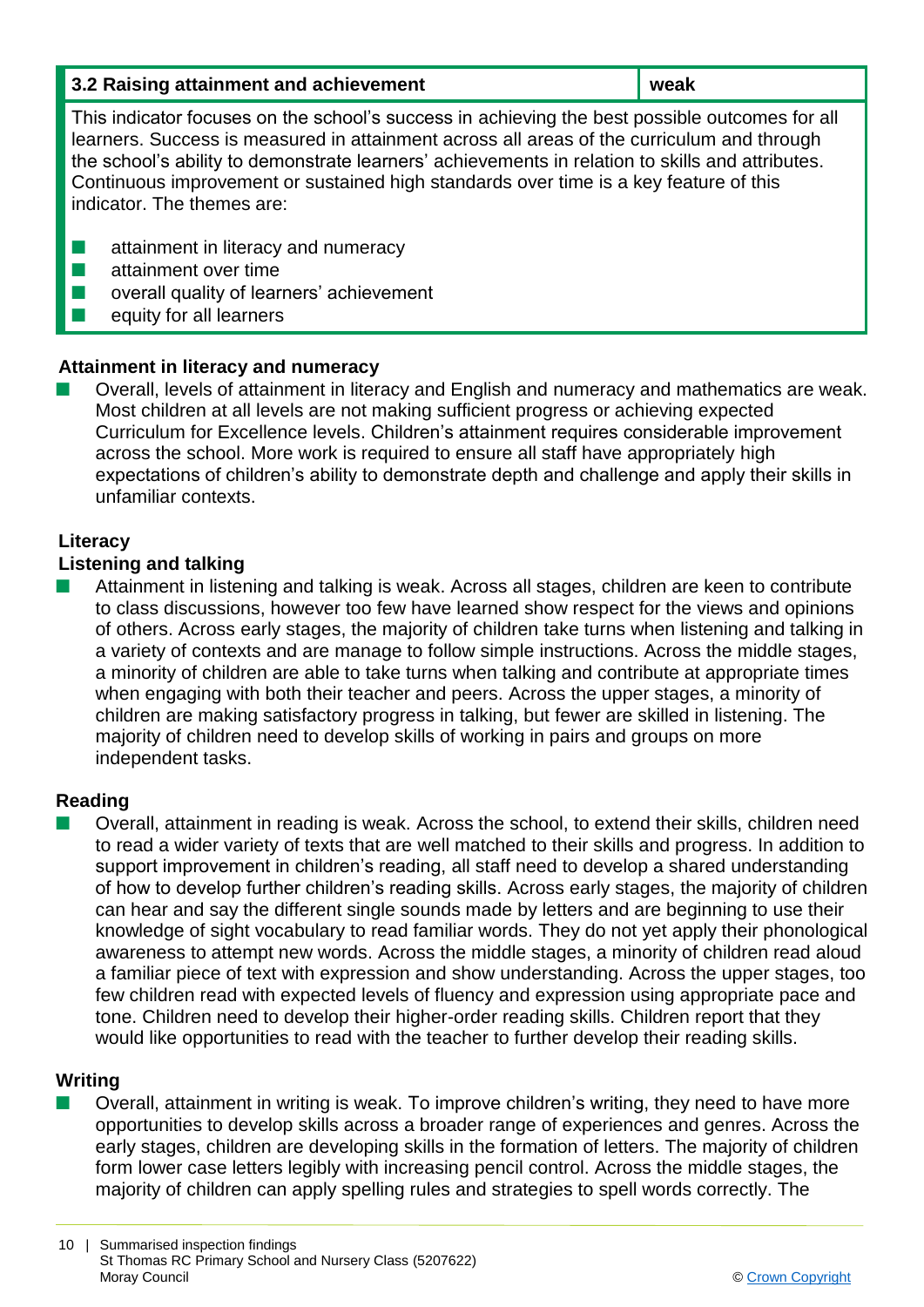majority of children can use a full stop accurately. Across the upper stages, few children write enough to communicate the purpose of their text. Most children use simple sentence structures with a limited range of punctuation. Teachers must carefully plan regular opportunities for children to create short and extended texts for different purposes.

#### **Numeracy**

n Overall attainment in numeracy and mathematics is weak. Across the school, few children enjoy the challenge numeracy and mathematics provide. The majority of children opt out of perceived difficult learning opportunities, due to their lack of confidence and resilience. As a result, children do not attain the necessary level of knowledge, understanding and skills. Across the school, on occasion the pace of learning within numeracy and mathematics is too fast for the majority of children. Teachers should ensure that sufficient time is provided for the consolidation and application of learning.

#### **Number, money and measure**

Across early stages, the majority of children can match quantities with numerical symbols and are aware of the relationships between adding and subtracting to ten. Across the middle stages, most children can count forwards and backwards in twos, fives and tens. The majority of children can add together two-digit numbers however only a few could solve subtraction problems involving two-digit whole numbers. Across upper stages, the majority of children are able to round numbers to the nearest 1000, 10,000 and 100,000. Most children are able to solve addition problems involving five digit numbers, however too few children are able to solve subtraction problems of similar value. Most children can multiply whole numbers by 100 and 1000, however, only a few are able to demonstrate an understanding of the link between fractions, decimals and percentages.

#### **Shape, position and movement**

n Across early stages, children have experience of making simple two-dimensional shapes on geo boards and using them to create pictures. Across middle stages, almost all can name and identify two-dimensional shapes. A few can name simple three-dimensional objects. A few children are able to make reasonable estimations of a given length. Across the upper stages, children do not know that the radius is half of the diameter and are unable to name three-dimensional shapes within the environment. A minority of children are able to demonstrate different types of angles.

#### **Information handling**

Across the early stages, children have experience of creating pictographs and simple bar graphs. They have opportunities to create repeating patterns. Across lower stages, most children sort objects into sets and draw simple diagrams to sort everyday objects. Across middle stages, almost all children use tally marks to gather information and present this as bar graphs. They interpret information in bar graphs. Across upper stages, the majority of children are developing confidence when collating and organising information using a variety of bar graphs.

#### **Attainment over time**

Overall, too few children are making appropriate progress from their prior levels of attainment in literacy and English and numeracy and mathematics. The headteacher has begun to gather information more effectively about how well children are attaining. As the tracking system builds, it has the potential to enable all staff to monitor the progress of individuals and groups of children and support the identification of children who require challenge and support and raise attainment across the school. Moderation activities beyond the school will support teachers to be more confident in their judgements.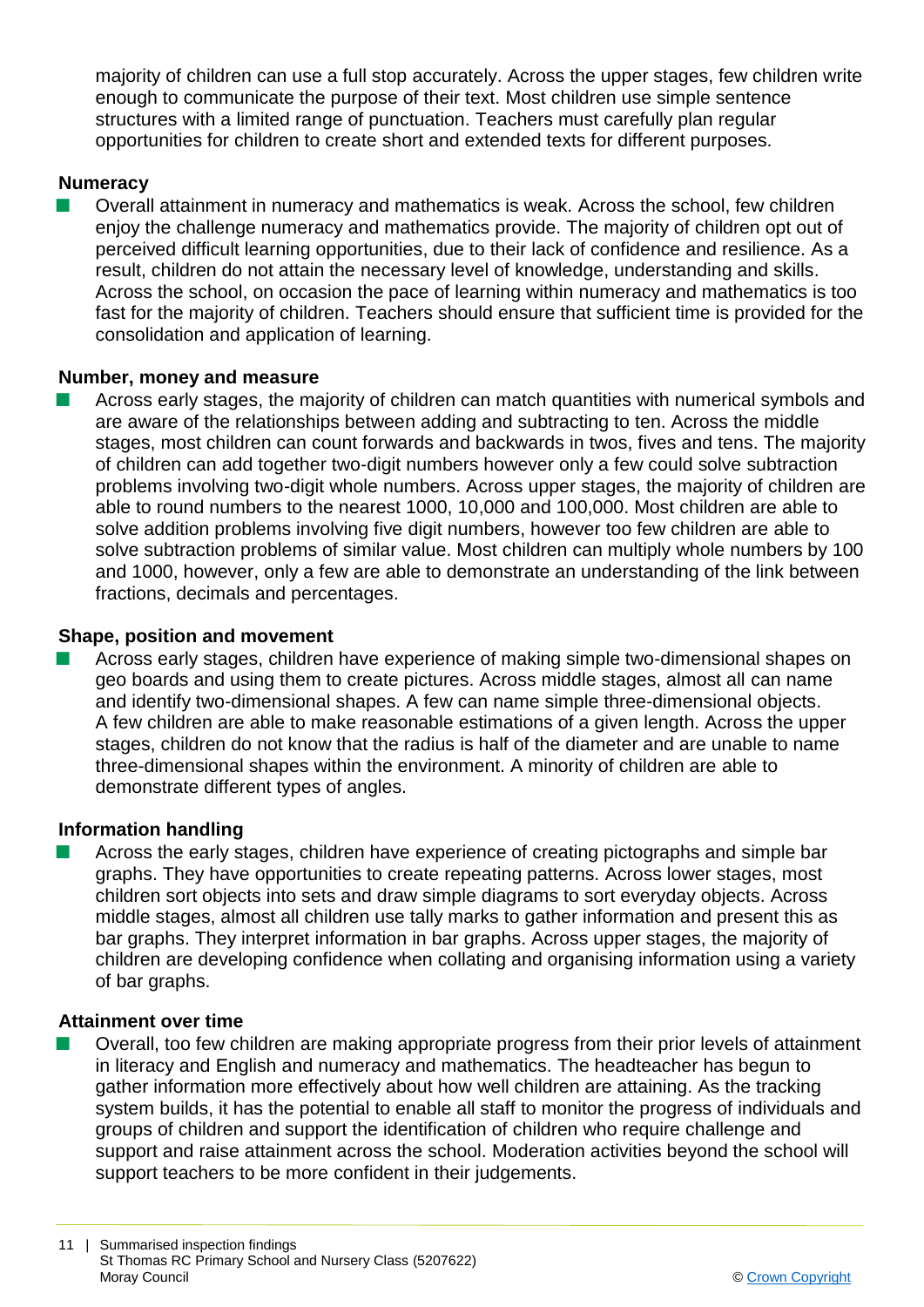#### **Overall quality of learners' achievements**

- Children's wider achievements are recognised and celebrated at whole school assemblies and in photographs on school notice boards. Children are not yet aware of the skills they are developing through wider achievement opportunities.
- $\blacksquare$  Children's participation in school clubs and activities, such as basketball, and sewing are recorded. A whole school tracking system should be developed to ensure that all children have opportunities to achieve both in and out of school and that no child is at risk of missing out.
- Children speak positively about the place of music within the school. Children take pride in representing their class and school in church, at school events and at music festivals either through singing or playing a musical instrument. Most of the children involved describe feeling more confident and can explain how this confidence has helped them in subsequent situations.

#### **Equity of all learners**

- The promotion of equity is evident across aspects of the work of the school. There is a supportive and inclusive ethos. The school takes account of the socio-economic backgrounds of children and their families. Staff are developing a proactive approach in identifying barriers to learning for all children.
- $\blacksquare$  The school has a positive approach to supporting children with their learning. Professional judgements have identified the need to support children's acquisition of language. The use of purchased literacy programmes supports learning through targeted interventions and universal provision. The impact of these is not yet fully evident but a few children are showing signs of being more engaged in their learning.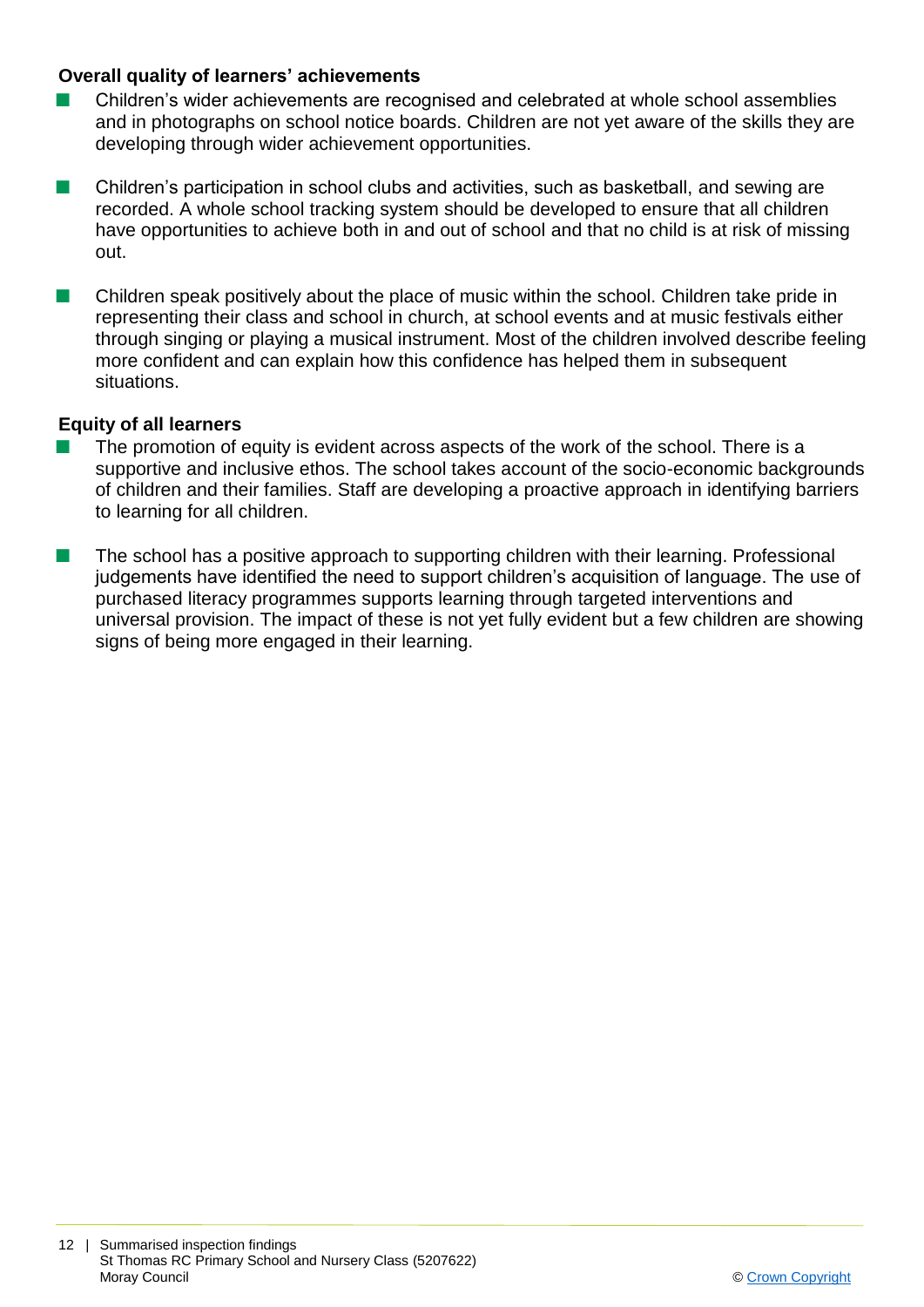#### **School Empowerment**

#### Empowerment at all levels

The headteacher has a strong focus on developing empowerment which supports two-way contributions, both to and from children, staff, parents and partners. The intention is for empowerment and collaboration for improvement to happen at all levels. The school is developing a system and creating an environment which empowers the community to work in partnership to develop learning and teaching that achieves excellence and equity for all learners. Core leaders, the headteacher, class teachers, practitioners, support staff and parents are role models for the children, inspiring and supporting them to go further. Almost all staff and an increasing number of children volunteer for and have leadership roles within the school. This supports the capacity and drive for improvement, focusing on key school priorities.